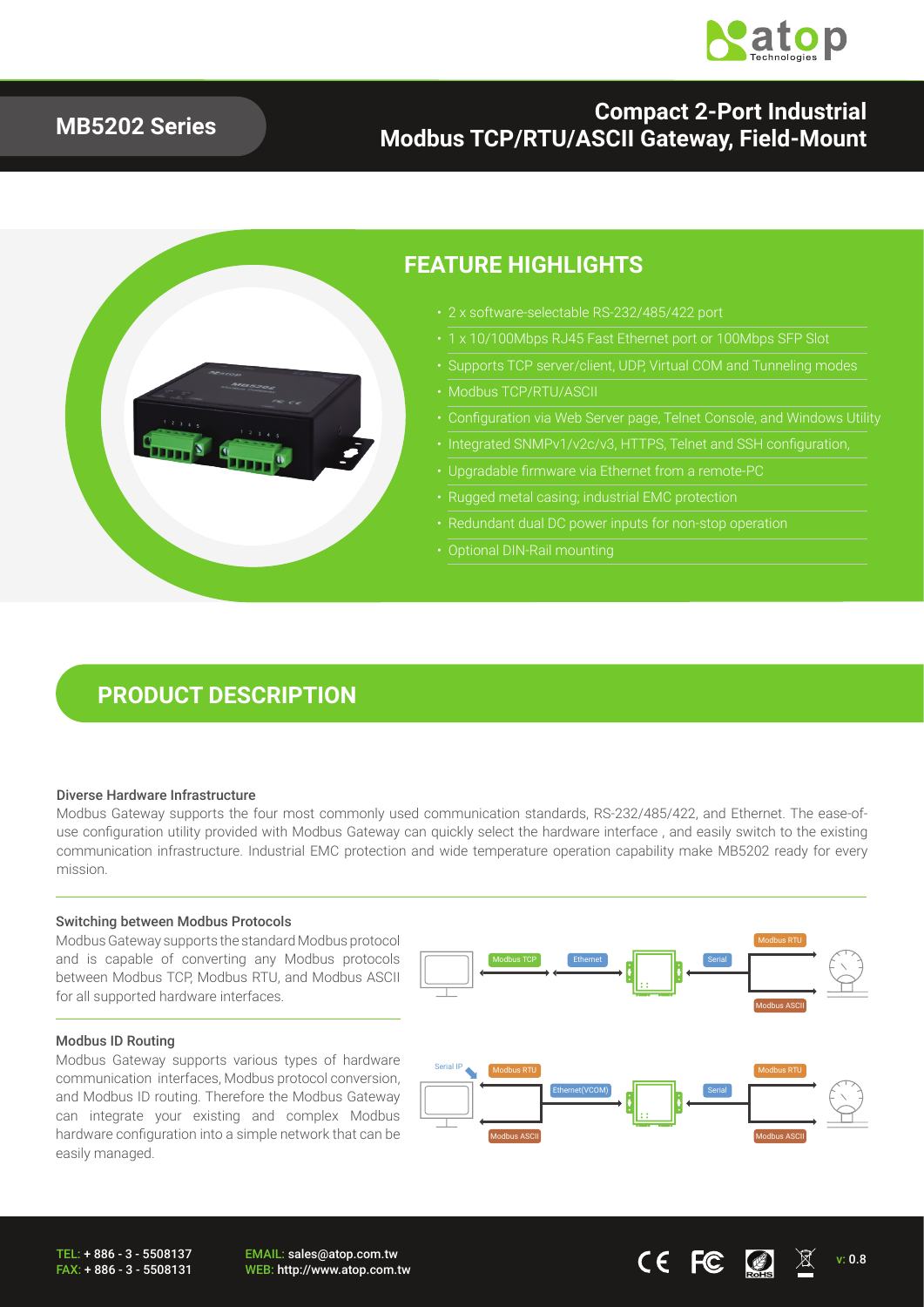

CEFC  $\Box$   $\mathbb{Z}$  v: 0.8

## **SPECIFICATIONS**

| <b>Network Interface</b>                               |                                                                                                                                                                                                                                                                                                                                          |  |  |
|--------------------------------------------------------|------------------------------------------------------------------------------------------------------------------------------------------------------------------------------------------------------------------------------------------------------------------------------------------------------------------------------------------|--|--|
| <b>Ethernet Port</b>                                   | 1x 10/100BASE-T(X) RJ-45 or 1x100BASE-FX SFP Slot                                                                                                                                                                                                                                                                                        |  |  |
| Compliance                                             | IEEE 802.3 for 10BASE-T<br>IEEE 802.3u for 100BASE-T(X) and 100BASE-FX                                                                                                                                                                                                                                                                   |  |  |
| <b>Serial Interface</b>                                |                                                                                                                                                                                                                                                                                                                                          |  |  |
| Connector                                              | 9-Pin D-Sub9 connector(Male, -DB version) or 5-Pin Terminal block (-TB version)                                                                                                                                                                                                                                                          |  |  |
| Ports                                                  | $\overline{2}$                                                                                                                                                                                                                                                                                                                           |  |  |
| Mode                                                   | 1x RS-232(Full-function DB9)/RS-485(2 and 4 wire)/RS-422, software selectable<br>1x RS-232/RS-485(2 and 4 wire)/RS-422, software selectable                                                                                                                                                                                              |  |  |
| <b>Baud Rate</b>                                       | 1200~230,400 bps                                                                                                                                                                                                                                                                                                                         |  |  |
| Parity                                                 | None, Odd, Even, Space, Mark                                                                                                                                                                                                                                                                                                             |  |  |
| Data Bits                                              | 7,8                                                                                                                                                                                                                                                                                                                                      |  |  |
| <b>Stop Bits</b>                                       | 1,2                                                                                                                                                                                                                                                                                                                                      |  |  |
| Flow Control                                           | None, Xon/Xoff, RTS/CTS (RS-232 only)                                                                                                                                                                                                                                                                                                    |  |  |
| <b>Power Characteristics</b>                           |                                                                                                                                                                                                                                                                                                                                          |  |  |
| Connector                                              | 3-Pin 5.08mm Lockable Terminal Block and DC Jack for redundancy                                                                                                                                                                                                                                                                          |  |  |
| Input Voltage<br>Power Consumption<br>Power Redundancy | 3-Pin 5.08mm Lockable Terminal Block: 9-30VDC; DC Jack 5VDC<br><9W<br>Yes                                                                                                                                                                                                                                                                |  |  |
| <b>Reverse Polarity Protection</b>                     | Yes                                                                                                                                                                                                                                                                                                                                      |  |  |
|                                                        |                                                                                                                                                                                                                                                                                                                                          |  |  |
| <b>Mechanicals</b>                                     |                                                                                                                                                                                                                                                                                                                                          |  |  |
| Dimensions ( $W \times D \times H$ )                   | 75 mm x 85 mm x 28 mm (without wall-mount part)<br>MB5202-TB/MB5202-Sis: 74.5 x 108.2 x27.5mm (with wall-mount part)<br>MB5202-DB: 80.3 x 108.2 x27.5mm (with wall-mount part and DB9 connector)<br>MB5202-SFP-TB: 76.6 x 108.2 x 27.5mm (with wall-mount and SFP)<br>MB5202-SFP-DB: 81.4 x 108.2 x 27.5mm (with wall-mount SFP and DB9) |  |  |
| Installation                                           | Wall-Mount or DIN-Rail (optional kit)                                                                                                                                                                                                                                                                                                    |  |  |
| <b>Reset Button</b>                                    | Yes                                                                                                                                                                                                                                                                                                                                      |  |  |
| Weight                                                 | 200 <sub>g</sub>                                                                                                                                                                                                                                                                                                                         |  |  |
| <b>Environmental Limits</b>                            |                                                                                                                                                                                                                                                                                                                                          |  |  |
| <b>Operating Temperature</b>                           | $-20^{\circ}$ C ~ 70°C ( $-4^{\circ}$ F ~ 158°F)                                                                                                                                                                                                                                                                                         |  |  |
| Storage Temperature                                    | $-40^{\circ}$ C ~ 85°C (-40°F ~ 185°F)                                                                                                                                                                                                                                                                                                   |  |  |
| Ambient Relative Humidity                              | $5 \sim 95\%$ RH, (non-condensing)                                                                                                                                                                                                                                                                                                       |  |  |
| <b>Software</b>                                        |                                                                                                                                                                                                                                                                                                                                          |  |  |
| Protocols                                              | TCP, IPv4, UDP, DHCP Client, HTTP, HTTPS, Telnet, ARP, SNMPv1/v2cv3                                                                                                                                                                                                                                                                      |  |  |
| Configuration                                          | Atop Management Utility, Web UI, Telnet, CLI                                                                                                                                                                                                                                                                                             |  |  |
| VirtualCOM                                             | Windows/Linux redirection software                                                                                                                                                                                                                                                                                                       |  |  |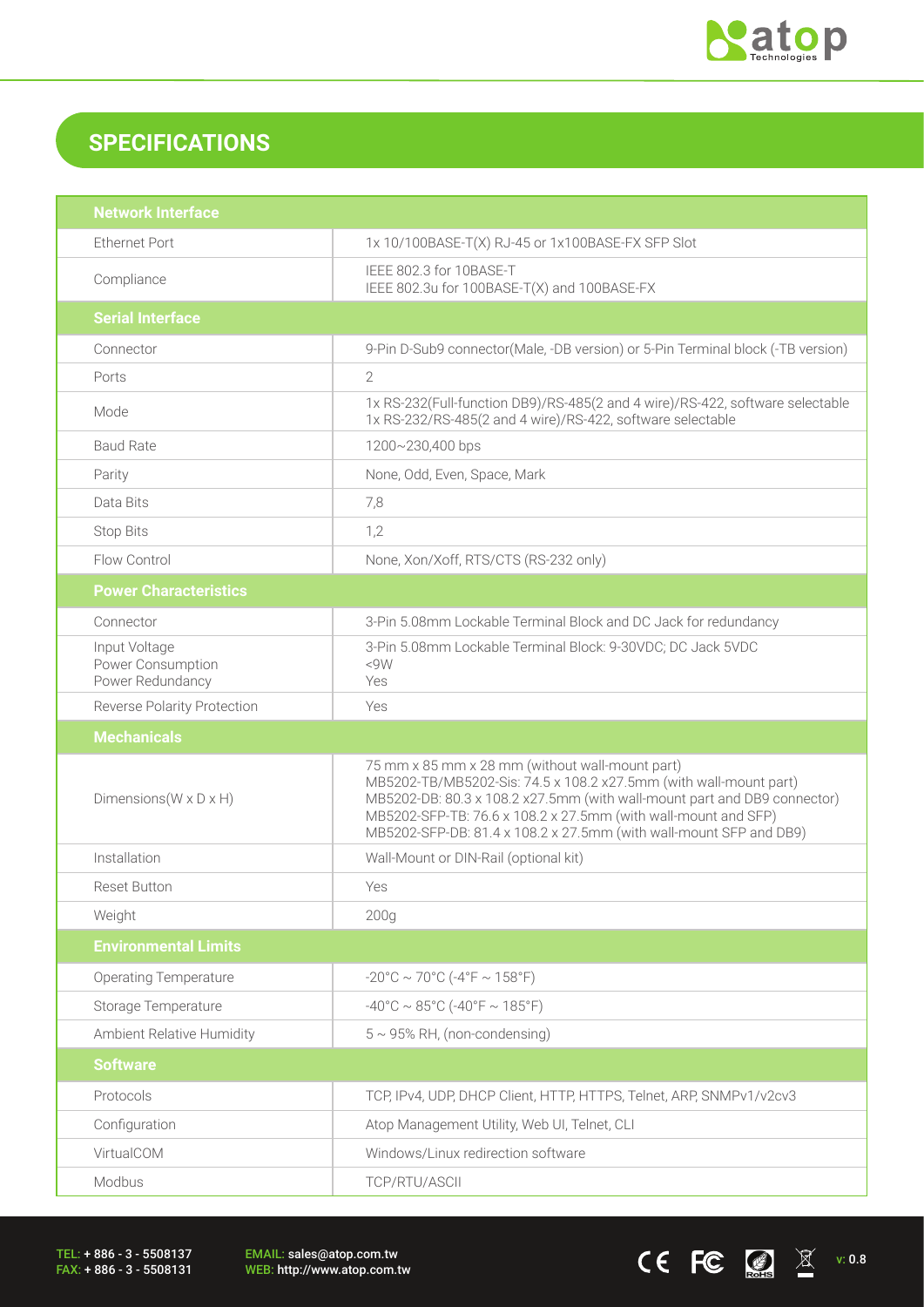

| <b>TCP Client</b> | Single destination or VirtualCOM            |
|-------------------|---------------------------------------------|
| <b>TCP Server</b> | 4 Connections; VirtualCOM or reverse Telnet |
| . JDP             | Up to 4 Ranges IP                           |

## **DIMENSIONS & LAYOUT**



# **REGULATORY APPROVALS**

| <b>Approvals</b> |                                                                                                                   |                                           |                    |                     |
|------------------|-------------------------------------------------------------------------------------------------------------------|-------------------------------------------|--------------------|---------------------|
| Safety           | EN62368-1                                                                                                         |                                           |                    |                     |
| EMC.             | FCC Part 15, Subpart B, Class A<br>EN 55032, EN61000-6-4<br>EN 61000-3-2<br>EN 61000-3-3<br>EN 55024, EN61000-6-2 |                                           |                    |                     |
| <b>Test</b>      | <b>Item</b>                                                                                                       |                                           | <b>Value</b>       | <b>Level</b>        |
| IEC 61000-4-2    | <b>ESD</b>                                                                                                        | <b>Contact Discharge</b><br>Air Discharge | $±4$ KV<br>$±8$ KV | $\overline{2}$<br>3 |
| IEC 61000-4-3    | <b>RS</b><br>80-1000MHz                                                                                           |                                           | 10(V/m)            | 3                   |